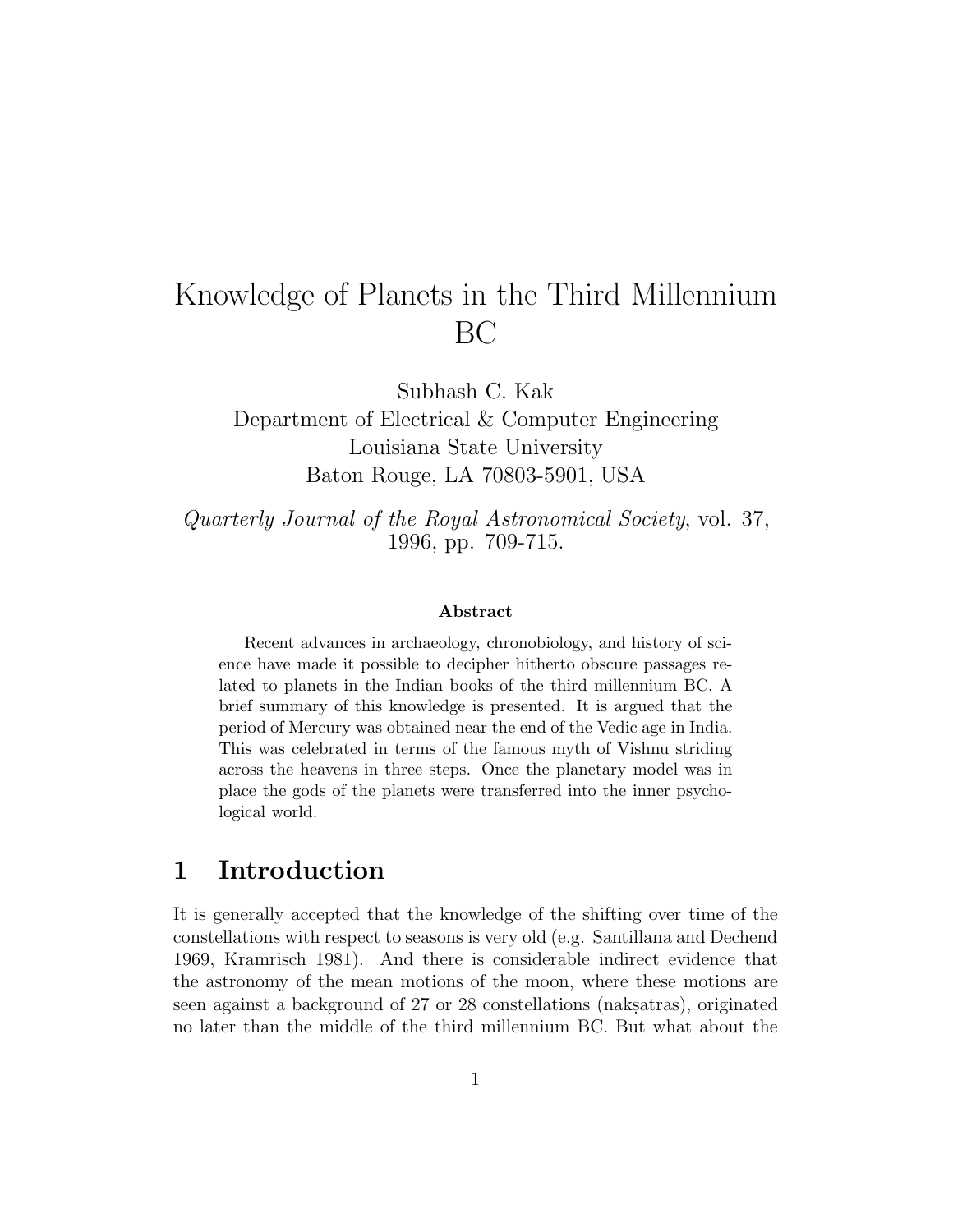planets? Since the planets move through the nakes and Venus and Jupiter are brighter than any of the stars, observation of the naksatras presupposes a notice of the planets. An astronomy of the mean motions of the sun and the moon, against the background of naksatras, is described in the  $Ved\bar{a} \eta g$ Jyotisa that dates to about 1350 BC (Sastry 1985, Kak 1995). The Vedānga Jyotis.a does not mention the planets, but that is so because its concern is only the motions of the sun and the moon related to fixing the calendar.

In recent work (Kak 1994a,b) internal evidence in the organization of the Vedic books and references in later literature have been used to establish that the Vedic people had obtained the periods of the planets by 1900 BC. In another study Frawley (1994) has provided literary evidence showing that the planets were known in the early Vedic literature. In this paper we present further evidence that supports the thesis that the planetary period knowledge is to be dated prior to 1900 BC, the terminus ad quem of the Rigvedic era (see e.g. Feuerstein et al 1995). Since the bulk of the Rigvedic hymns are believed to date much before this epoch, we judge its astronomy as belonging to the third millennium BC. But it should be added that an old tradition dates the Rigvedic material to be prior to 3000 BC (e.g. Sethna 1992).

The Rigveda (e.g. RV 1.105.10) describes the five planets as residing in the mid-heavens. The earliest explicit reference to the planets as a group occurs in the Atharvaveda (AV). Note that Atharvaveda is dated about the same era as the Rigveda. In AV 19.9 we have:

May Mitra, Varuna, the sun, the destroyer, the portents from the earth and the atmosphere, and the planets moving in the sky  $(divicar\bar{a}$  grah $\bar{a}h$ ) bring well-being to us. (AV 19.9.7)

May the planets belonging to the moon, the sun, and Rāhu bring well-being. May the deadly comets and the Rudras of the keen brightness bring well-being. (AV 19.9.10)

Here Mitra, Varuna, and the Rudras are Vedic gods; Mitra and Varuna. represent day and night and Rudra is the Vedic name for Shiva; Rāhu is the ascending node of the moon; the term for planet is graha.

Elsewhere, there is a mention of the thirty-four lights, which appear to be the twenty seven naksatras, the five planets, the sun and the moon. The moon is the fastest moving of the heavenly bodies, and so it is compared to the male who activates or fertilizes the other heavenly bodies with which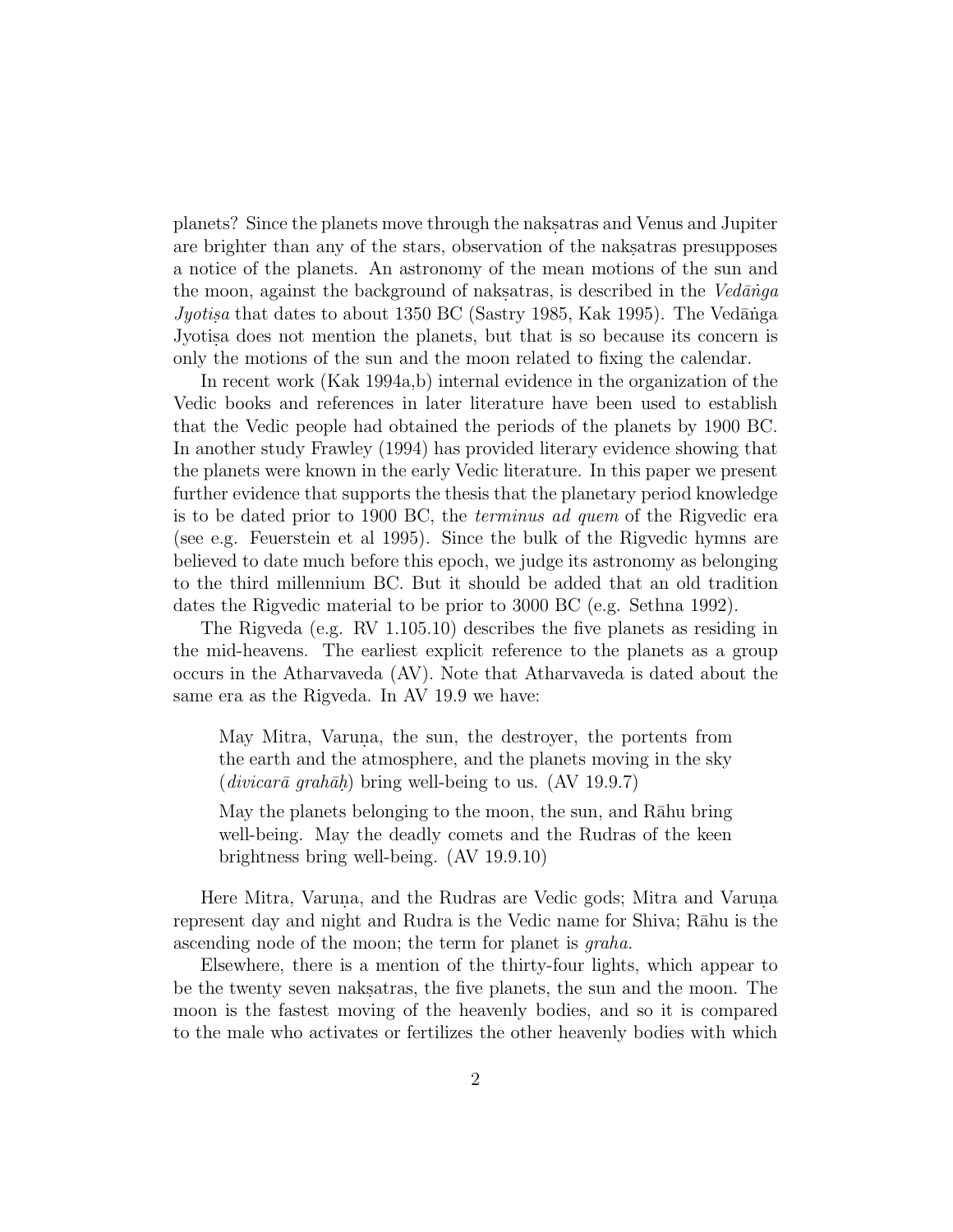it comes in contact. The Rigveda speaks of the five bulls of heaven, which appear to be the five planets. Being faster than the fixed stars, the planets were, in turn, compared to bulls.

Another equally old text, Taittirīya Samhitā 2.3.5, speaks of the 33 daughters of Prajāpati, personification of time here, that are given in marriage to Soma, the moon, viewed as king. These are the 27 naks atras, the five planets, and the sun. The sun as the bride, Sūryā, is described in the Rigveda and the Atharvaveda. This also suggests a knowledge of eclipses. A solar eclipse is described in the Rigvedic hymn 5.40. P.C. Sengupta (1947) has tried to date this eclipse but this dating is based on several rather arbitrary assumptions. A theory of Vedic astronomy that assumes an early knowledge of eclipses was presented by Shamasastry (1938) but it has not been critically evaluated.

Astronomical phenomena was cast in terms of myths is now well known (e.g. Shamasastry 1938, Santillana and Dechend 1969). The rivalry between the families of Angirases and the Bhrgus, mythical figures in the Rigveda, represents the motions of Jupiter and Venus. This is clear in later accounts where Brhaspati (Jupiter), the priest of the gods because its motion is closest to the ecliptic, is an Angiras and Kavi Usanas or Sukra (Venus), a Bhrgu, is the priest of the Asuras (demons).

The idea of eclipse was expressed by the notion of Rāhu seizing the heavenly body. The fact that graha, 'seize,' is the name used for planets right from the time of Atharvaveda suggests that the waxing and waning of the two inferior planets, Mercury and Venus, as well as the change in the intensity of the others was known.

This article should be seen as a companion to the previous paper by the author in this journal (Kak 1995). We begin by summarizing connections between astronomical and physiological phenomena that appear to have had a role in the development of the earliest astronomy. We propose that such connections might have provided motivation to obtain planetary periods. Then we take up the question of the period of Mercury, known in Indian astronomical literature as Budha. We argue that since Mercury is also called Vishnu, the famous Vedic myth of Vishnu covering the universe in three steps represents three periods of the planet that equal the lunar year.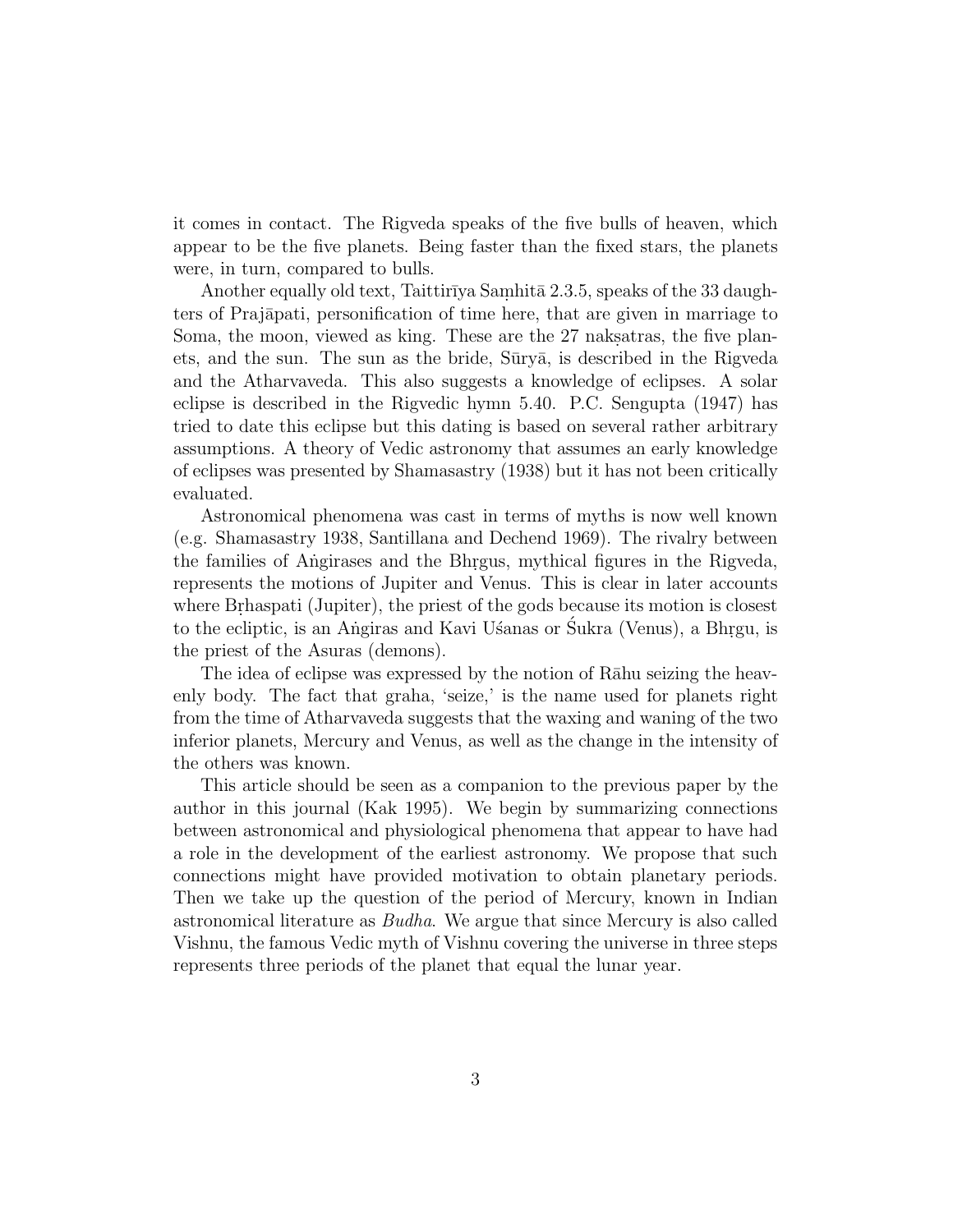### **2 The sidereal calendar**

The Vedic books are in an esoteric idiom where the connections between the outer and the inner worlds are sketched out. The Vedic system of knowledge is based on the equivalences between stars (adhidaivata), living beings (*adhibhautika*), and man's cognitive structure (*adhyatmika*).

The stars in the sky were pictured as belonging to the figure of a cosmic man. This metaphor represents relationships in the universe across scales. It appears that the actual connection between stars and living beings was based on the identity between basic biological rhythms and astronomical periods.

For example, fiddler crabs, in their natural habitat on the shore, burrow themselves during high-tide, emerging when the tide recedes to feed, mate, and challenge each other. When these crabs are removed to the laboratory and held in an incubator with constant conditions, they still run around in their containers during the time of each low tide. According to J.D. Palmer, "So accurate are their responses that the students working in the lab use the crab behavior patterns, rather than the tide tables of the Geodetic Survey, to plan their field trips to the crab's old home 30 miles across Cape Cod... How do crabs do it? It is not yet known." (Palmer 1976) Not only crabs but all living creatures have extremely precise inner cycles.

In humans the menstrual period has by tradition been taken to correspond to the moon's motion; in fact "menses" means lunar month. New research supports this:

In a study of a number of women with variable onset of menstrual periods, artificial illumination of the bedroom through the 14th to 17th nights following the onset of menstruation resulted in the regularization of the period, with the period length coming very close to 29.5 days, the natural synodic month. That this period is a biologically significant one for the human species is further suggested by the fact that the average duration of pregnancy (from ovulation to birth) in the human is rather precisely nine 29.53 synodic months. *Encyclopaedia Britannica* (1994; Macropaedia article on Animal Behaviour, p. 761)

One should note the distinction between lunar and freerunning circalunar cycles. A lunar cycle is in step with the motions of the moon. The menstrual cycle is a freerunning cycle with the same period as that of the moon. One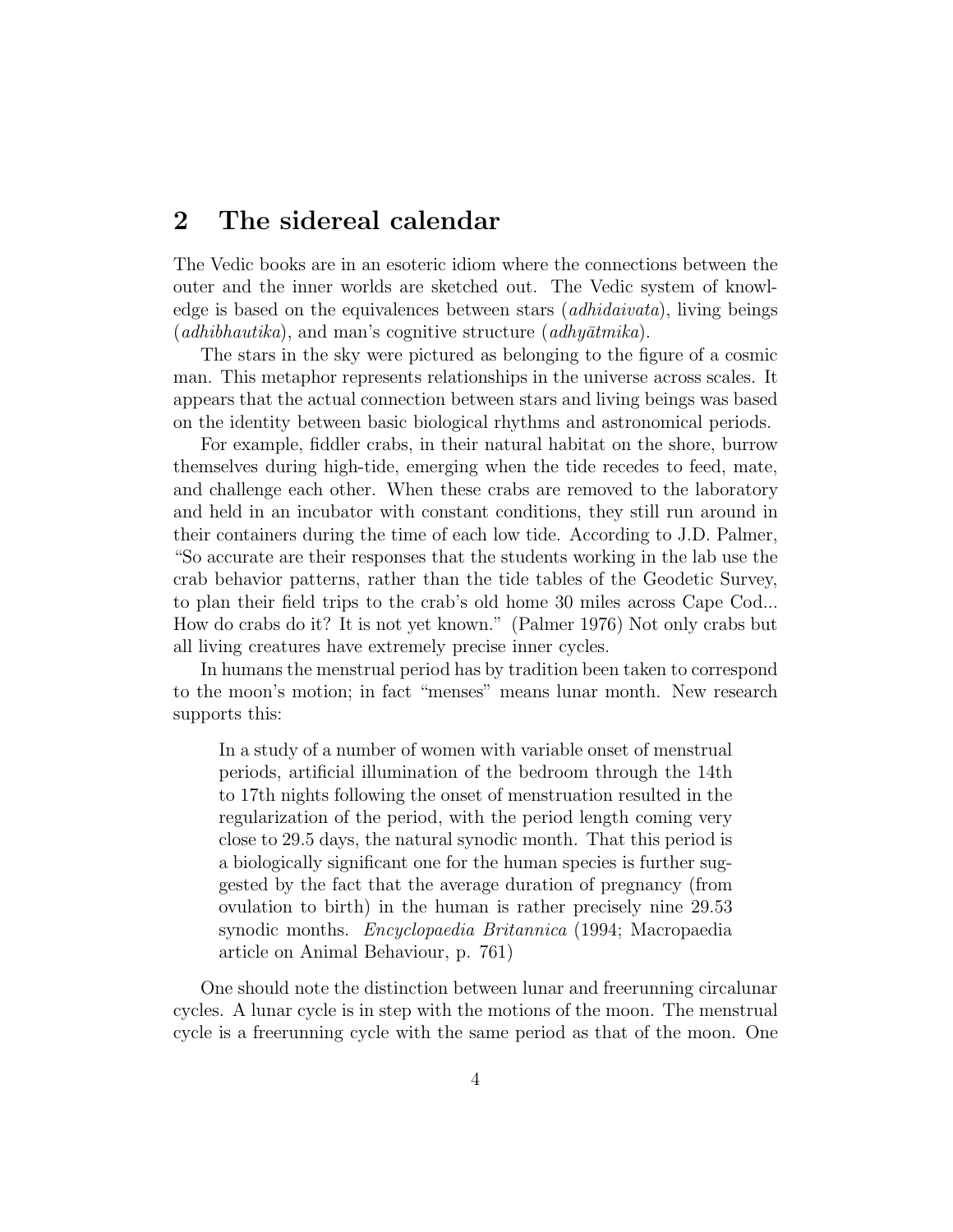might assume that entrainment to the lunar cycle was triggered by moonlight. In the living under artificial lights of modern times it is easy to see how the direct correlation with the moon's motion has been lost.

It has been a surprise (e.g. Winfree 1987) that the fundamental circadian rhythm inside us is not the 24-hour one related to the motion of the sun but rather the 24 hour 50 minute one according to the period of the moon, since each moonrise is 50 minutes later than the preceding one. We share this approximately 24-hour-50-minute clock with monkeys and other nonhumans.

This 24-hour-50-minute clock was discovered by the moderns only about 30 years ago in experiments on a blind squirrel monkey. The activity of this monkey were recorded night and day for a period of three years and it was discovered that her rhythms drifted later each day by an average of about 46 minutes. Was the deficit of four minutes from the moonrise period due to the reference with respect to the stars, we do not know. The monkey kept her own time, unaffected by the activities around her.

That this connection might have been known in the ancient world is suggested by the fact that the moon (Soma) is called the "lord of speech" (V $\bar{a}$ caspati) in the Rigveda (RV 9.26.4; 9.101.5). It is taken to awaken eager thoughts (RV 6.47.3). Many references connect the moon with the mind as in RV 10.90 where it is stated that the mind is born of the moon. This is expressed in the Satapatha Br $\bar{a}$ hmana 8.1.2.7 as the slogan: "the mind is the moon."

It is reasonable to assume that with their emphasis on time bound rituals and the calendar, the Vedic Indians of the 3rd millennium BC knew many biological periods. Having seen rhythms matched closely to the principal astronomical periods, they must have further assumed that there were less obvious cycles that were matched to the motions of the other heavenly bodies. This is likely to have been a motivation in determination of the planetary periods.

The gestation periods for mammals also have intriguing relationships to astronomical numbers. Perhaps such connections were the basis for marking out certain animals as special symbols. The averages of some of the gestation periods are: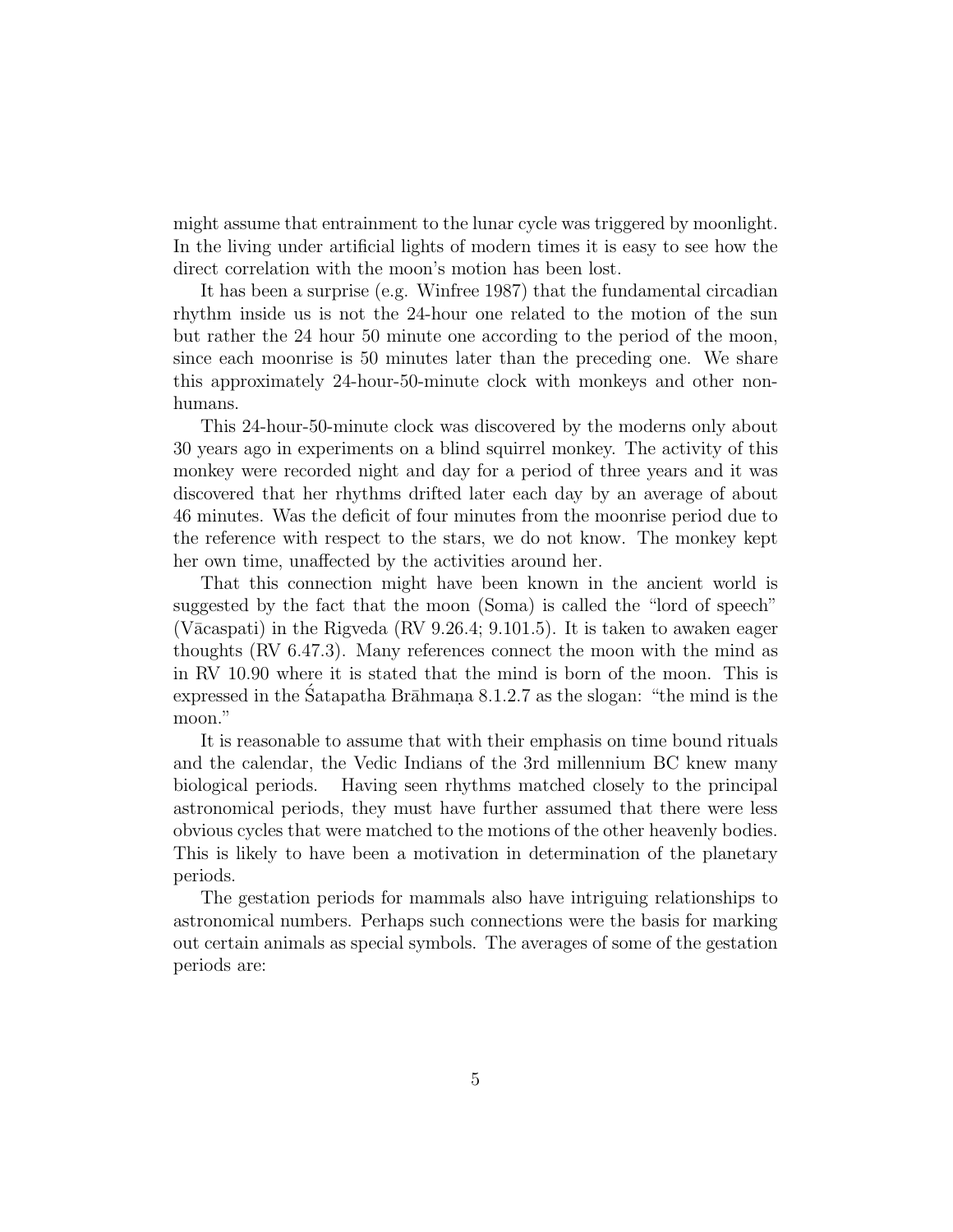ass 365 days sacred baboon 183 days cow 284 days dog 61 days

It is no wonder then that the ass is used as a symbol for the year in Satapatha Brāhmana, an ancient Indian text from a period somewhat after the early Vedic age. Likewise the fact that the gestation period for the sacred baboon is exactly half of the solar year is likely to have played a role in the special significance attached to it by the Egyptians. That the gestation periods for the human and the cow are about the same may be another reason for the sacredness assigned to the cow. In other words, knowledge of biological periods appears to have played a role in the choice of some as sacred symbols.

The importance that the moon has on the inner biological clock of the humans might have played a role in the adoption of the luni-solar calendar in India. Its use can be seen at least as early as the third millennium BC. The evidence for this comes from the mention in the right context of several astronomical terms in the Rigveda which are defined precisely in the later Vedānga Jyotisa.

#### **3 The planet names**

Although it is certain that the planets had been studied by the Rigvedic people, we do not find a single place in the texts where the names are listed together. The list below brings together some of the names, together with the ascribed colours, used in a variety of places including the later Puranic literature.

MERCURY. Budha, Saumya, Rauhineya, Tunga (yellow)

VENUS. Uśanas, Śukra, Kavi, Bhrgu (white)

MARS. Angāraka, Bhūmija, Lohitānga, Bhauma, Mangala, Kumāra, Skanda  $(\text{red})$ 

JUPITER. Brhaspati, Guru, Angiras (yellow)

SATURN. Śanaiścara, Sauri, Manda, Pangu, Pātangi (black)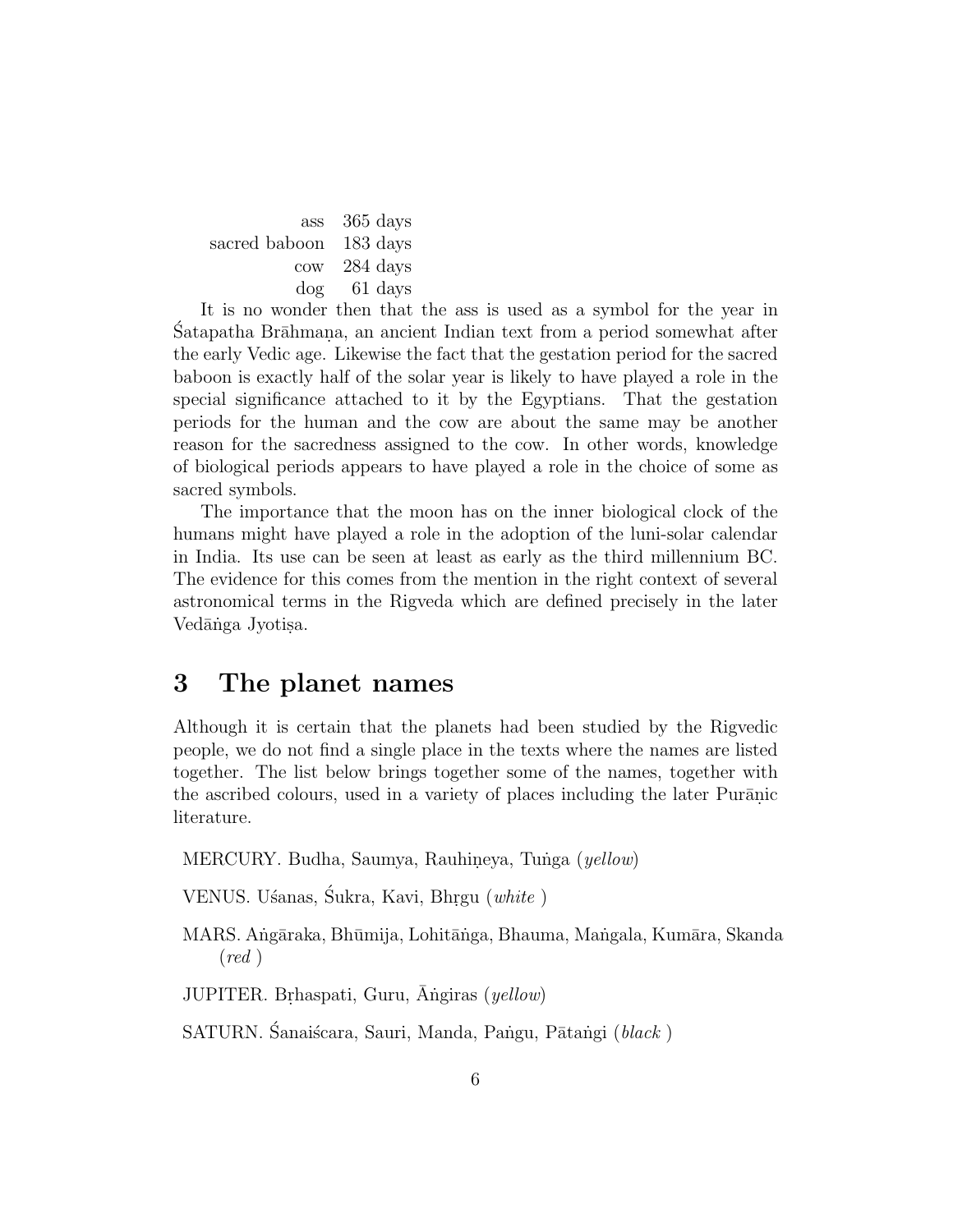There is one other name that is not well attested, namely Vena for Venus. Mercury is viewed as the son of the moon by  $T\bar{a}r\bar{a}$ , the wife of Jupiter, or the naks.atra Rohini (Aldebaran), Venus as the son of Bhr.gu and the priest of the demons, Mars as the son of the earth or Shiva, Jupiter as the son of Angiras and the priest of the gods, and Saturn is seen as being born to Revati and Balar $\bar{a}$ ma or to Ch $\bar{a}$ y $\bar{a}$  and the sun. Saturn is described as the lord of the planets, lord of seven lights or satellites, and the slow-goer. Since the Indian calendar was reckoned according to the constellation at the vernal equinox, one may assume the name son of Aldebaran implies that Mercury was first noted during the era of 3400-2210 BC when the vernal equinox was in the Pleiades.

Jaiminigrhyasūtra 2.9 (Caland 1984, page 60) gives the following equation between the planets and the Vedic gods: the sun is Shiva; the moon is Uma (Shiva's wife); Mars is Skanda, the son of Shiva; Mercury is Vishnu; Jupiter is Brahman (symbolizing the entire universe); Venus is Indra; and Saturn is Yama, the "dual" god (death). The colours assigned to the planets are from the same source.

One may speculate that the equation of Saturn and Yama arises out of the fact that the synodic period of Saturn is the "dual" to the lunar year; 378 days of Saturn and 354 days of the lunar year with the centre at the 366-day solar year.

There are parallels between the Indian myths and those from Babylon, Greece, and other cultures but these will not be taken up in this article. Further discussion of this question may be found elsewhere (Santillana and Dechend 1969).

#### **4 On the identity of Mercury and Vishnu**

Mercury's identification with the god Vishnu, an important figure in the Rigveda, is of particular significance. Vishnu is the youger brother of Indra in the Rigvedic era; and Indra is sometimes identified with the sun. The most essential feature of Vishnu are his three steps by which he measures out the universe (e.g. RV 1.154). Two of these steps are visible to men, but the third or highest step is beyond the flight of birds or mortals (RV 1.155, 7.99). In later mythology it is explained that Vishnu did this remarkable thing in the incarnation as Vāmana, the pygmy. This agrees with the identification as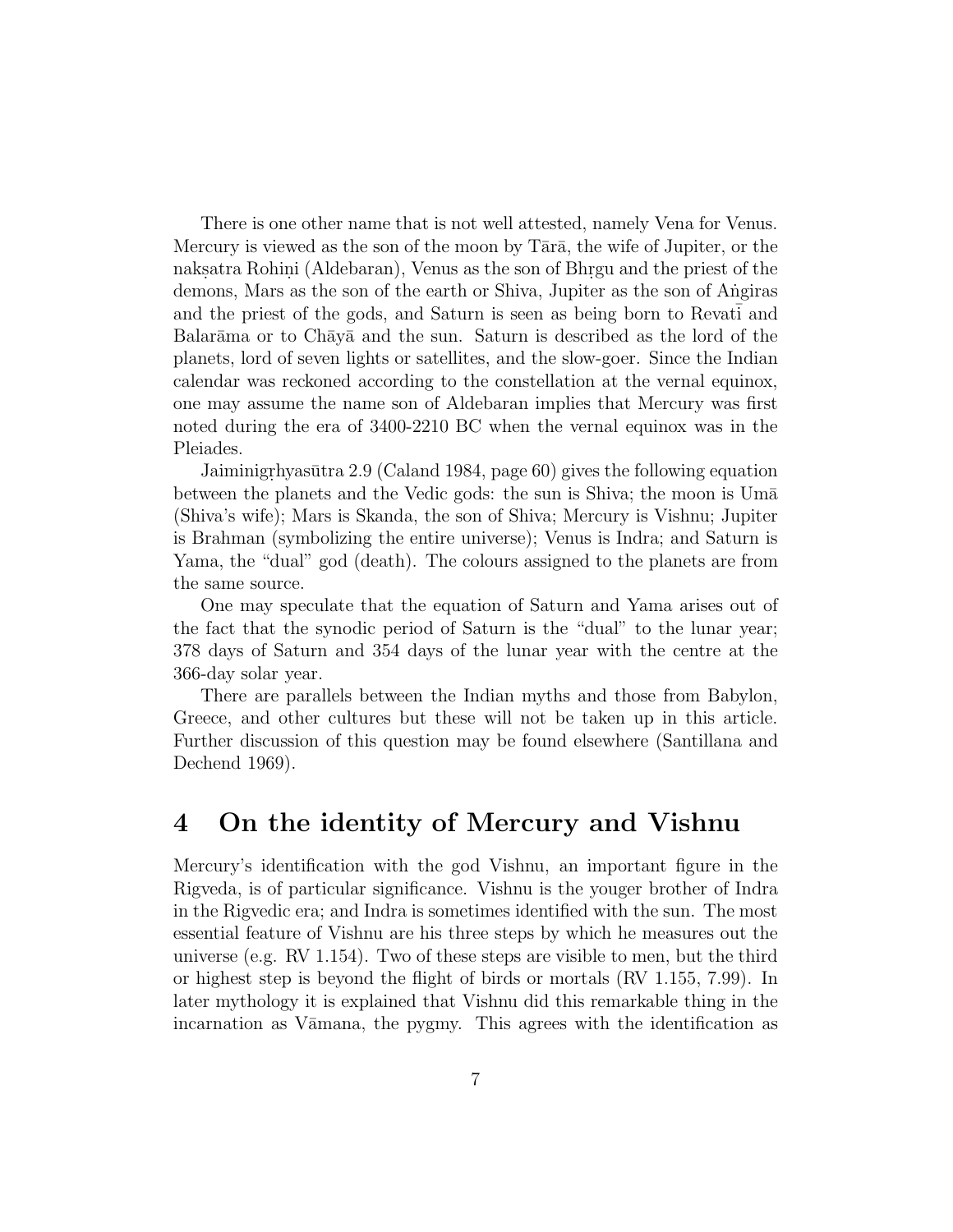the small Mercury.

Now what do these steps mean? According to late tradition, Vishnu is a solar deity and so these three steps represent the sunrise, the highest ascent, and the sunset. Another equally old interpretation is that the three steps represent the course of the sun through the three divisions of the universe: heavens, earth, and the netherworld.

But both of these interpretations appear unsatisfactory. Neither of these interpretations squares with the special significance attached to the third step. Nor does not explain the putative identity of Mercury and Vishnu.

An explanation becomes obvious when we examine details of the ancient Vedic altar ritual (Kak 1992, 1993a,b, 1994a,b). The universe was represented in time symbolically by the number 360. The year was divided into two halves: 183 days for the northern course of the sun and 183 days for the southern course of the sun. The symbolic year of 360 days was divided further into three parts:

Sky 261 days space 78 days earth 21 days

We have proposed earlier that the sky number of 261 was chosen as the mean of the numbers 183 and 339, where the latter number is the number of "sun-steps" across the sky on an average day (e.g. Kak 1994b). Such a division was mapped into various kinds of altars which we shall not describe here but whose details may be found in Sen and Bag (1983).

Since Vishnu is Mercury it is natural to suppose that the three steps of Vishnu are nothing but the three revolutions of Mercury in a cycle of 261 sky days. With this supposition the period of Mercury will be 87 days. This is precisely the value indicated by the Rigvedic astronomical code (Kak 1994b). Furthermore, the synodic period of Mercury is taken to be 118 days in the Rigvedic code and three such periods equal the 354 lunar days or 360 tithis. It appears that this dual relationship led to the great importance being given to the myth of the three steps of Vishnu. Of course, the figures for the periods are only approximate but as expected at the first determination of these numbers an attempt was made to connect them to the basic numbers of 261 and 354.

The explicit name of Budha for Mercury appears in a text called Pañcavimsa Brāhmana (PB) (see Caland 1982, pages 620-1) which is dated definitely after 1900 BC since it has an account of a journey to the source of Sarasvati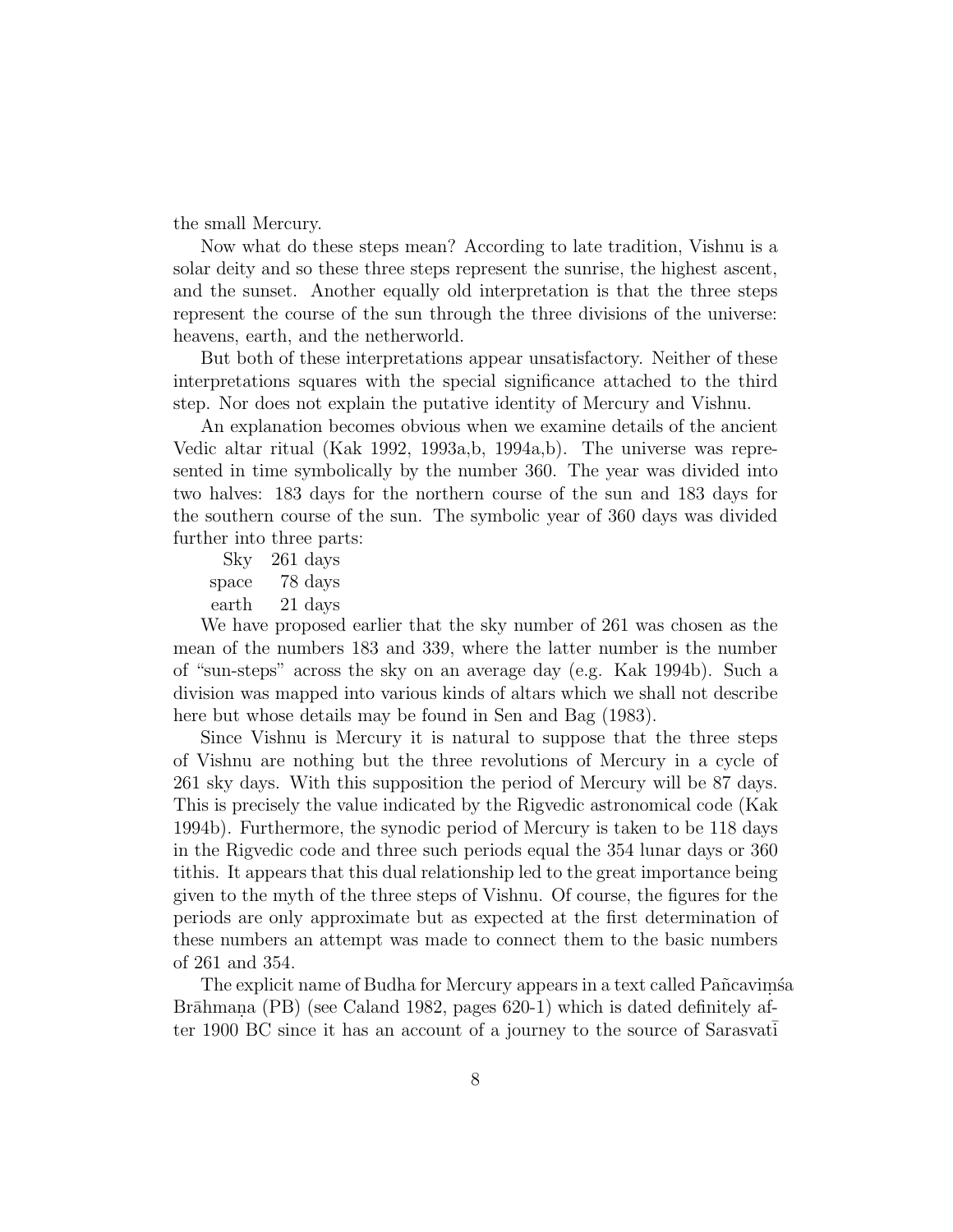from the place where it is lost in the desert (PB 25.10). PB 24.18 speaks of Budha in connection with a 61 day rite. Three such rites imply a total of 183 days which equals the days exclusively devoted to the heavens. This appears to be the analog, in the field of ritual, of the three steps of Vishnu covering the heavens.

### **5 From myth to science**

We have presented evidence showing that the understanding of the motions of the planets arose at some time during the unfolding of the Rigvedic period. For example, Venus is described in early Vedic mythology in terms of the twin Asvins, the morning and evening stars just as Homer later describes it as the pair Hesperus and Phosphorus. This commonality indicates early Indo-European basis to this myth.

The main characters in the planetary myths are Jupiter and Venus as is to be expected for the two brightest planets. Venus, in its earlier incarnation as the Asvin twins, was seen as born to the sun. Mercury as Vishnu is Upendra, the younger brother of the Indra, here a personification of the sun. But once Mercury fitted into the planetary scheme, its association with Vishnu was forgotten. Later acccounts describe the planets in relation to each other. Our arguments showing that the period of Mercury was obtained in the third millennium BC imply that as the determination of the period of Mercury is the hardest amongst the classical planets, the periods of the other planets had been obtained.

The literature that followed the Rigvedic age was at first concerned more with the ritual related to the earlier astronomy of the Vedic age. Once the planetary system fell into place, the gods became supernumeraries. Now the focus shifted to their duals that inhabit the inner universe. Thus by the time of the Satapatha Brāhmana (second millennium B.C.), the original stars of the Ursa Major were identified with the cognitive centres in the brain as in  $SB$  8.1 or in more detail in Brhadāran.yaka Upanisad 2.2.4 (e.g. Eggeling 1988, Müller 1962). Evidently this could have only occurred much after the explication of the planetary motions that took place in the third millennium BC.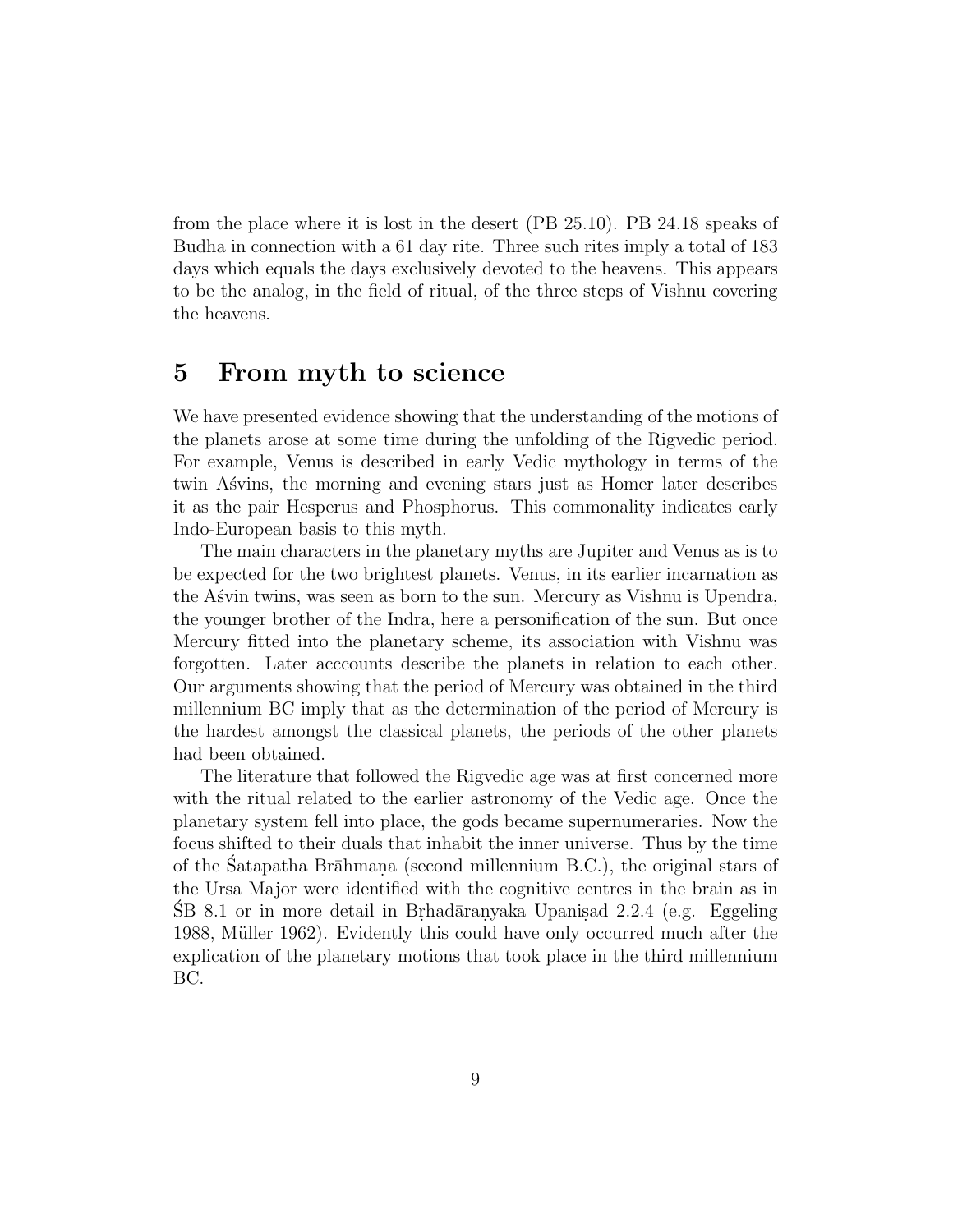## **References**

Caland, W., 1982. Pañcavimsa Brāhmana. The Asiatic Society, Calcutta.

- Caland, W., 1984. *The Jaiminigrhyasūtra*. Motilal Banarsidass, Delhi.
- Eggeling, J. (tr.), 1988. The Śatapatha Brāhmana. Motilal Banarsidass, Delhi.
- Feuerstein, G., Kak, S.C., Frawley, D., 1995. In Search of the Cradle of Civilization. Quest Books, Wheaton, IL.
- Frawley, D., 1994. Indian Journal of History of Science, 29, 495-506.
- Kak, S.C., 1992. Mankind Quarterly, 33, 43-55.
- Kak, S.C., 1993a. Vistas in Astronomy, 36, 117-140.
- Kak, S.C., 1993b. Indian Journal of History of Science, 28, 15-34.
- Kak, S.C., 1993c. Indian Journal of History of Science, 28, 71-79.
- Kak, S.C., 1994a. Current Science, 66, 323-326.
- Kak, S.C., 1994b. *The Astronomical Code of the Rgveda*. Aditya, New Delhi.
- Kak, S.C., 1995. Q. J. R. astr. Soc., 36, 385-396.
- Kramrisch, S., 1981. The Presence of Śiva. Princeton University Press, Princeton.
- Müller, F. Max (tr.), 1962. The Upanisads. Dover, New York.
- Palmer, J.D., 1976. An Introduction to Biological Rhythms. Academic Press, New York.
- Santillana, G. de and Dechend, H. von., 1969. Hamlet's Mill: An essay on myth and the frame of time. Gambit, Boston.
- Sastry, T.S.K., 1985. *Vedānga Jyotisa of Lagadha*. Indian National Science Academy, New Delhi.